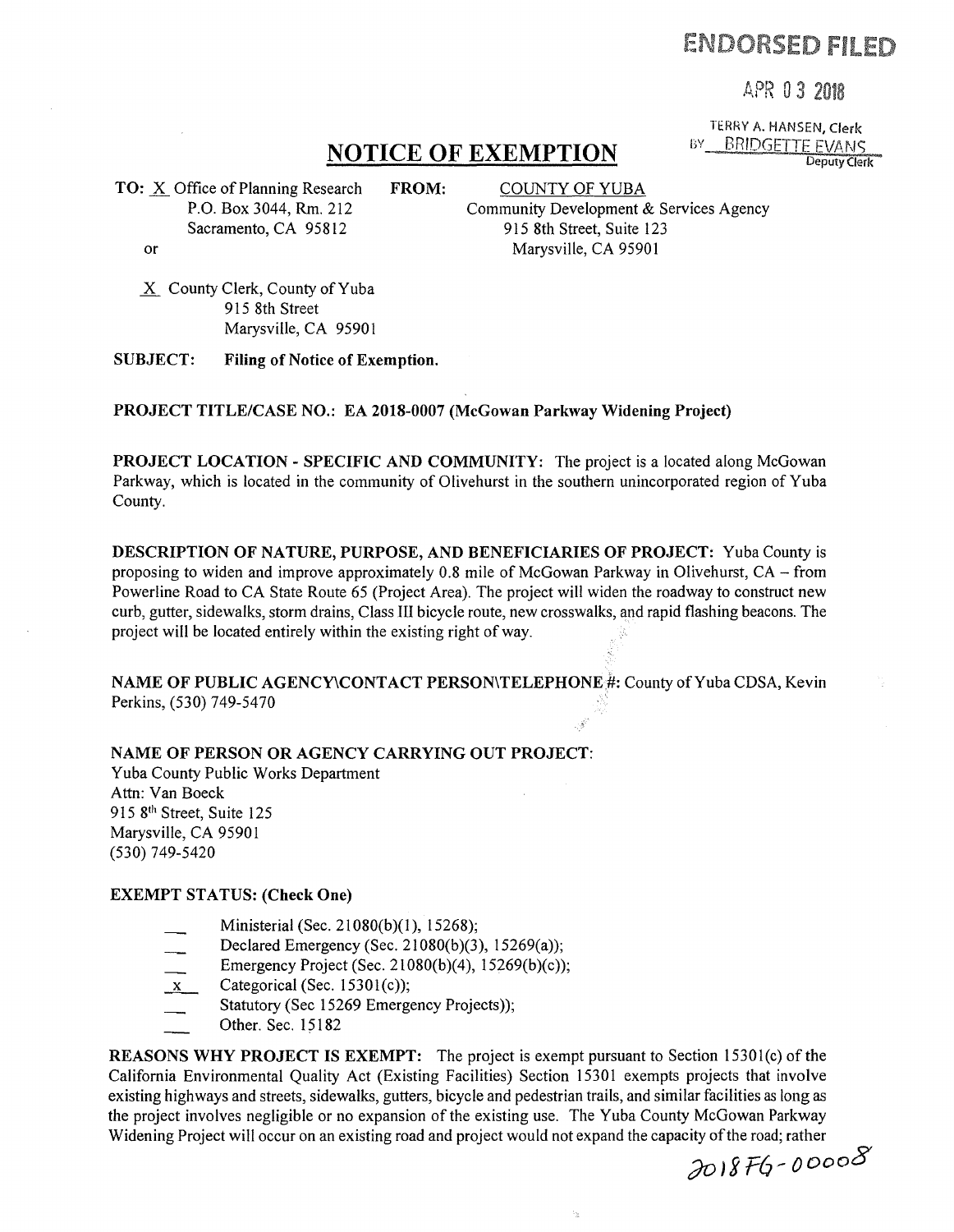it would allow for modernization and safety improvements. Barnett Environment performed an environmental review of the project site and determined that there were no jurisdictional wetlands and a low potential of any special status species being affected by the project. Based on the Barnett Environmental's fieldwork and report of the project site and the nature that the road is an existing road in an urban area, Yuba County Planning has determined that the project would meet the requirements of CEQA Exemption Section 15301(c).

### **CONTACT PERSON: Kevin Perkins TELEPHONE NO.:** 530-749-5470

| <b>SIGNATURE</b> | TITLE             | DATE RECEIVED FOR FILING |
|------------------|-------------------|--------------------------|
|                  |                   |                          |
|                  | Principal Planner | 3/30/17                  |